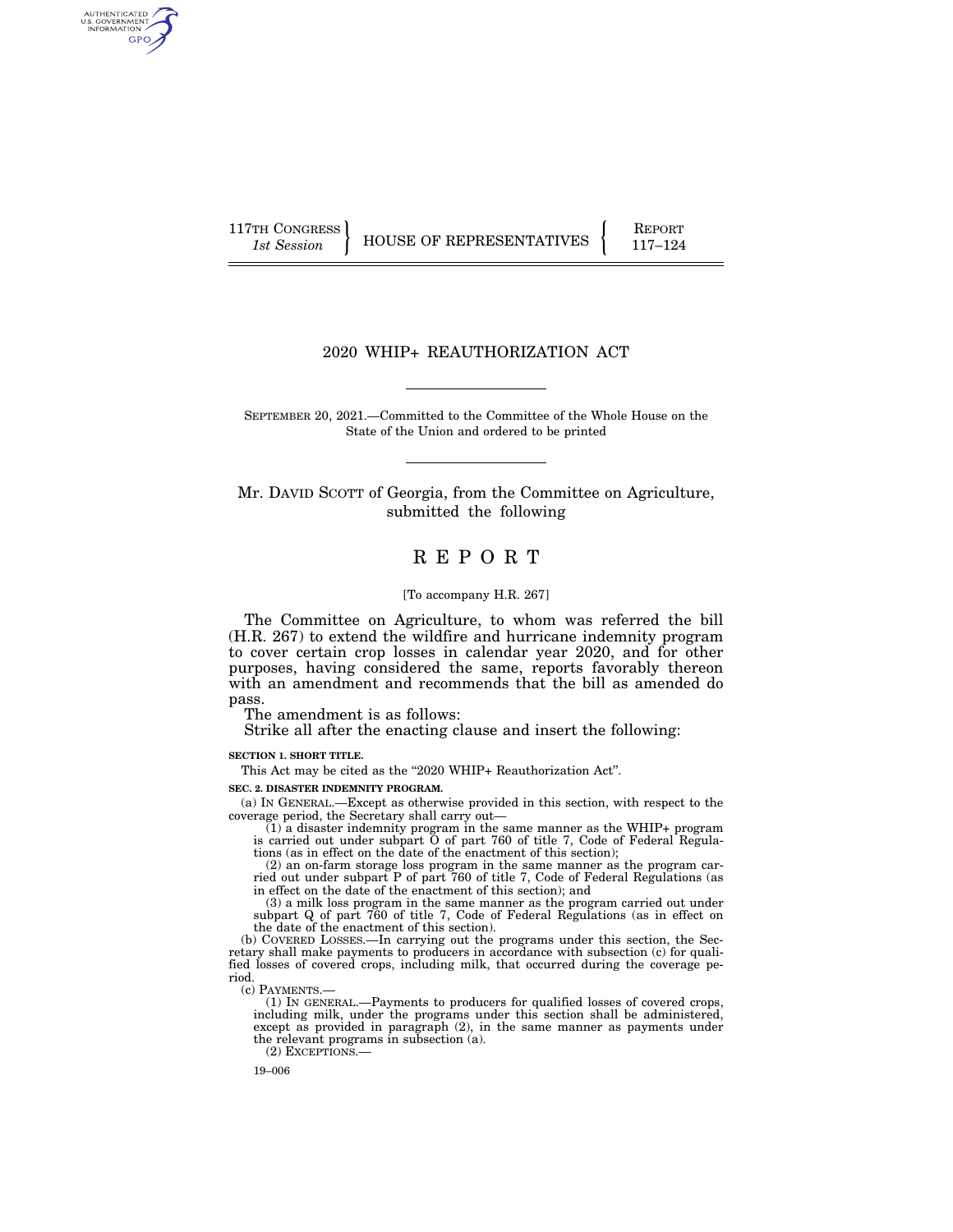(A) DIRECT PAYMENTS REQUIRED.—The Secretary shall make payments under the programs under paragraphs (1), (2), and (3) of subsection (a) as direct payments to producers or processors, at the election of the processor.

(B) SPECIAL RULE FOR UNHARVESTED ACRES.—The Secretary shall make payments under this section with respect to qualified losses of unharvested acres of a covered crop in the same manner as payments are made with respect to eligible crop losses under the noninsured crop assistance program under section 196 of the Federal Agriculture Improvement and Reform Act of 1996 (7 U.S.C. 7333).

(C) PAYMENT LIMITATIONS.—

(i) IN GENERAL.—Except as provided in clauses (ii), (iii), (iv), and (v), the Secretary shall impose payment limitations consistent with section 760.1507 of title 7, Code of Federal Regulations (as in effect on the date of the enactment of this section).

(ii) EXCEPTION FOR SPECIALTY CROPS OR HIGH VALUE CROPS.—In the case of specialty crops or high value crops, as determined by the Secretary, the Secretary shall impose payment limitations consistent with section 760.1507(a)(2) of title 7, Code of Federal Regulations (as in effect on January 1, 2019).

(iii) TAX YEAR BASIS.—In applying the payment limitations under this subparagraph, the Secretary shall determine a person or legal entity's average adjusted gross income and average adjusted gross farm income based on the 2017, 2018, and 2019 tax years.

(iv) ANNUAL RENEWAL.—With respect to the payment limitations described under this subparagraph, the Secretary shall apply separate payment limits for each of the years under the covered period.

(v) ENTITY RULES.—With respect to payments to a corporation, limited liability company, limited partnership, trust, or estate under this section, the Secretary shall—

(I) determine average adjusted gross income and average adjusted gross farm income in accordance with clause (iii); and

(II) apply rules in the same manner as subsections (d) and (e) of section 9.7 of title 7, Code of Federal Regulations.

(D) NET INDEMNITIES.—In calculating payments under the programs under paragraphs (1), (2), and (3) of subsection (a), the Secretary shall net out crop insurance indemnities, less any insurance premiums paid by the producer.

(E) PAYMENTS TO SUGAR AND DAIRY PROCESSORS.—

(i) IN GENERAL.—At the election of a processor eligible for a loan under section 156 of the Federal Agriculture Improvement and Reform Act of 1996 (7 U.S.C. 7272) or a cooperative processor of dairy, in lieu of payments to producers provided under a program described in subsection (a), the Secretary shall make payments to a processor to be paid to producer members, as determined by such processors under the same terms and conditions as payments made to processors pursuant to section 791(c) of title VII of division B of the Further Consolidated Appropriations Act, 2020 (Public Law 116–94).

 $(iii)$  NON-ELECTION.—Notwithstanding section 760.1503(j) of title 7 of the Code of Federal Regulations, in the event that a processor described in clause (i) does not elect to receive payments under such clause, the Secretary shall make direct payments to producers under a program described in subsection (a).

(F) BLOCK GRANTS.—The Secretary may provide payments in the form of block grants to States and processors described in subparagraph (E).

(d) AUTHORIZATION OF APPROPRIATIONS.—

(1) IN GENERAL.—There is authorized to be appropriated to carry out this section \$8,500,000,000.

(2) ADMINISTRATION.—The Secretary may use not more than 1 percent of the funds appropriated pursuant to paragraph (1) to carry out the following:

(A) Streamlining the application process.

(B) Utilizing information technology to enable the electronic transfer of data used in such application process between the Risk Management Agency and the Farm Service Agency.

(C) Activities that with respect to county office employees, reduce the workload of such employees in carrying out this section.

(D) To the maximum extent practicable, providing the necessary information to, and assisting crop insurance agents with, providing application information on behalf of insured producers.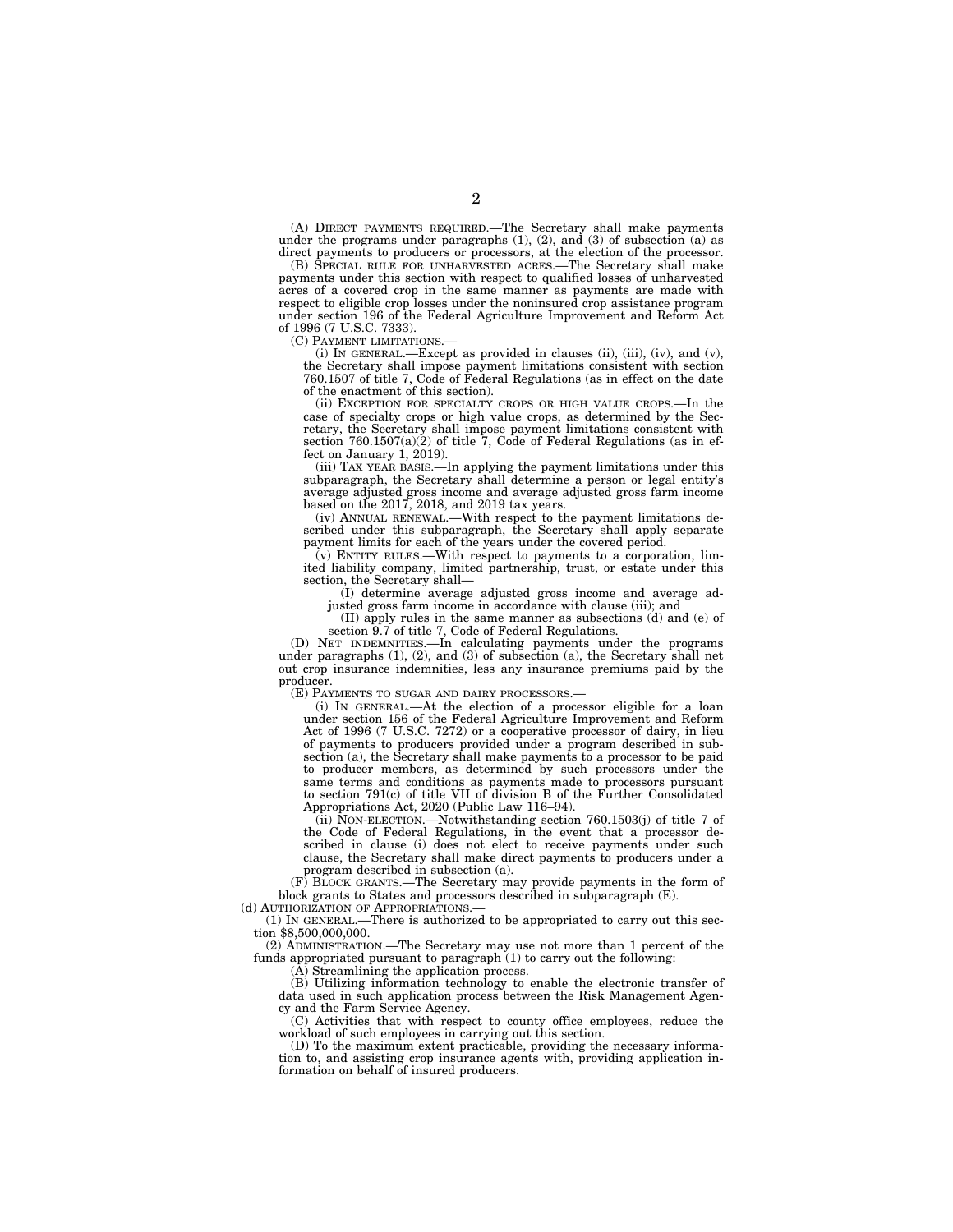(e) EXEMPTION.—Notwithstanding the Federal Funding Accountability and Transparency Act of 2006 (Public Law 109–282; 31 U.S.C. 6101 note), the requirements of parts 25 and 170 of title 2, Code of Federal Regulations (or successor regulations), shall not apply with respect to assistance received under this section.

(f) DEFINITIONS.—In this section:

(1) COVERAGE PERIOD.—In this section, the term ''coverage period'' means, with respect to a covered crop, including milk, and a qualifying disaster event described in paragraph  $(6)(A)(i)$ , calendar years 2020 and 2021.

(2) COVERED CROP.—The term ''covered crop'' means a crop, tree, bush, or vine described in section 760.1503 of title 7, Code of Federal Regulations (as in effect on the date of the enactment of this section), including wine grapes, which shall include all insured acreage (regardless of whether such acreage is the initial acreage or not).

(3) MILK LOSS PROGRAM.—The term ''milk loss program'' means the milk loss program under subpart Q of part 760 of title 7, Code of Federal Regulations (as in effect on the date of the enactment of this section).

(4) ON-FARM STORAGE LOSS PROGRAM.—The term ''on-farm storage loss program'' means the on-farm storage loss program under subpart P of part 760 of title 7, Code of Federal Regulations (as in effect on the date of the enactment of this section)

(5) STATE.—In this section, the term ''State'' has the meaning given the term in section 1111(20) of the Agricultural Act of 2014.

(6) QUALIFIED LOSS.—The term ''qualified loss''—

 $(A)$  with respect to a covered crop not described in subparagraph  $(B)$ , the loss of such crop during the coverage period—

(i) due to a qualifying disaster event described in the definition of "qualifying disaster event" in section 760.1802 of title 7, Code of Federal Regulations (as in effect on the date of the enactment of this section);

(ii) due to high winds, derechos, excessive heat, or freeze (including a polar vortex);

(iii) due to a drought in—

(I) a county the Secretary designated for drought; or

(II) a county contiguous to a county described in subclause (I); or

(iv) due to other disruptions (including power outages or curtailments) that are associated with the effects of a qualified disaster event under this section; and

(B) with respect to smoke tainted wine grapes, the loss (including a quality loss) of such crop during the coverage period due to wildfire, as determined by the Secretary.

(7) SECRETARY.—The term ''Secretary'' means the Secretary of Agriculture.

(8) WHIP+ PROGRAM.—The term ''WHIP+ program'' means the WHIP+ program under subpart O of part 760 of title 7, Code of Federal Regulations (as in effect on the date of the enactment of this section).

#### BRIEF EXPLANATION

This legislation, as reported out of Committee, provides for an authorization of appropriations and extends authorization of three disaster programs to provide assistance for agricultural production losses experienced as a result of qualifying weather events in 2020 and 2021. This includes the Wildfire and Hurricane Indemnity Program Plus (WHIP+), the On-Farm Storage Loss Program, and the Milk Loss Program. The authorization of these programs includes several updates to the administration of these programs as well as the causes of loss that would be covered.

# PURPOSE AND NEED FOR LEGISLATION

Severe weather events in 2020 and 2021 have resulted in significant agricultural losses for producers across the country. The widespread nature and severity of losses has necessitated supplemental assistance for producers to partially address the economic impact of those weather events.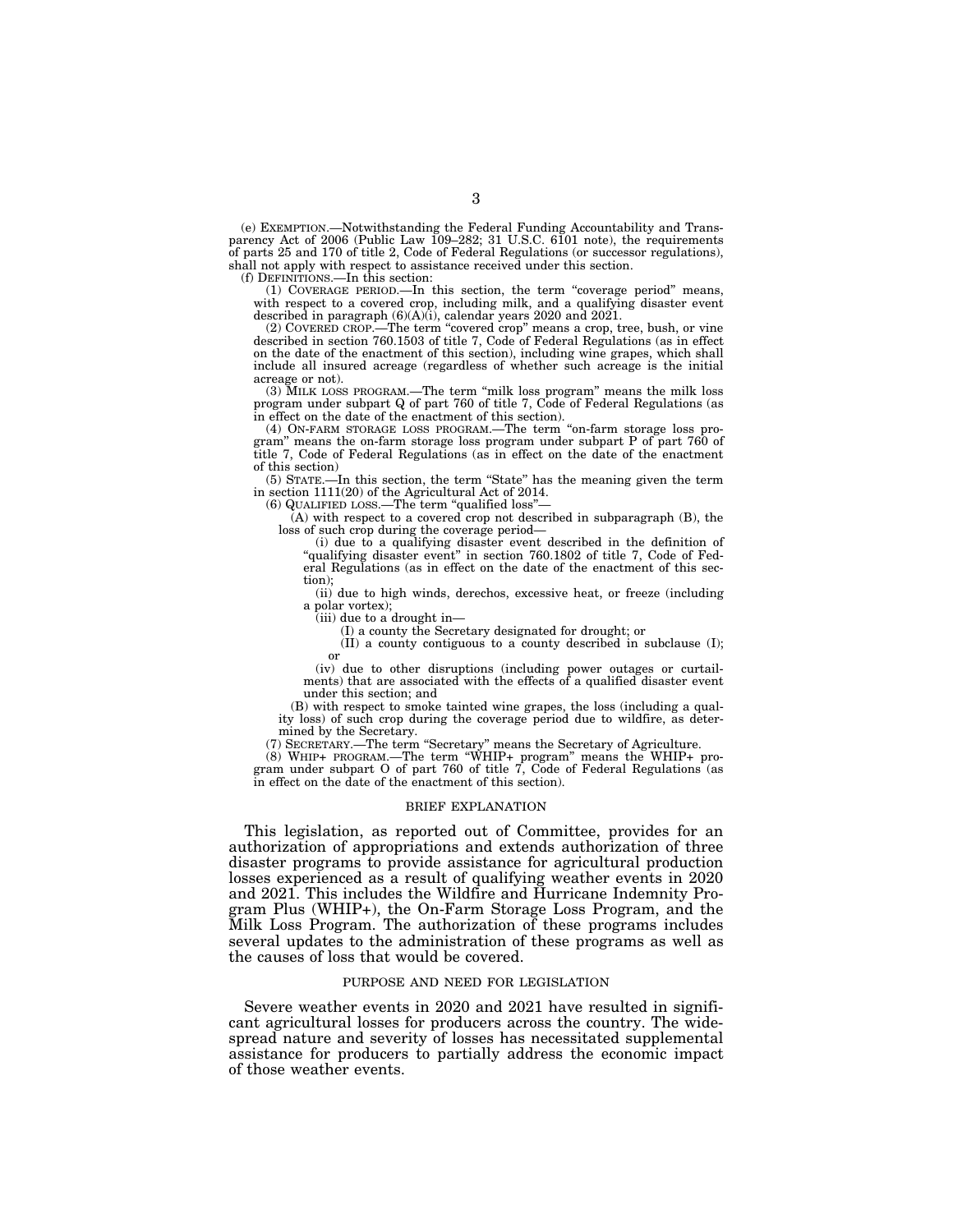The Bipartisan Budget Act of 2018 provided the original authorization for the U.S. Department of Agriculture (USDA) to provide disaster assistance to producers impacted by certain weather events in 2017. This aid was delivered through the Wildfire and Hurricane Indemnity Program (WHIP) for crop, tree, bush, and vine losses from wildfires and hurricanes. The program was expanded to WHIP+ via funding and authorization provided in the Additional Supplemental Appropriations for Disaster Relief Act of 2019. This assistance was made available for losses resulting from weather events in 2018 and 2019 and expanded the assistance to cover losses resulting from flooding and other natural disasters, including crops prevented from planting in 2019, on-farm stored commodities, adulterated wine grapes, milk losses, sugar beet losses, and quality losses.

Severe weather events occurred in 2020 and 2021, but WHIP+ is not currently authorized or funded to provide assistance for those losses. Disaster events that occurred in 2020 included wildfires in California, Oregon, Washington, and Colorado, and hurricane, drought, and derecho events that impacted Louisiana, Alabama, Texas, and Iowa, among other events. In 2021, a polar vortex and freeze events affected much of the country, and extreme heat and drought conditions have caused direct losses along with significant wildfires that have also caused agricultural losses. Such losses require authorization for disaster assistance, as well as an expansion of the eligible causes of loss in order to enable sufficient support. Additionally, implementation of earlier iterations of WHIP+ was cumbersome for USDA as well as for producers, and so improvements to the administration of the program are necessary.

H.R. 267, as amended during consideration by the House Agriculture Committee, would provide authority, pending appropriation, for USDA to provide expanded and improved assistance to producers through WHIP+, the On-Farm Storage Loss Program, and the Milk Loss Program for losses resulting from eligible disaster events in 2020 and 2021.

#### H.R. 267, 2020 WHIP+ REAUTHORIZATION ACT

### SECTION-BY-SECTION

# *Section 1. Disaster indemnity program*

## *Subsection (a). In general*

Subsection (a) requires the Secretary to carry out a disaster indemnity program, an on-farm storage loss program, and a milk loss program for 2020 and 2021.

# *Subsection (b). Covered losses*

Subsection (b) requires the Secretary to make payments to producers for qualified losses of covered crops and milk.

# *Subsection (c). Payments*

Subsection (c) requires the Secretary to distribute payments to producers for qualified losses of covered crops and milk in the same way that the already-established WHIP+ Program, On-Farm Storage Loss Program, and WHIP+ Milk Loss Program payments are made (paragraph (1)). Payments are to be direct payments to pro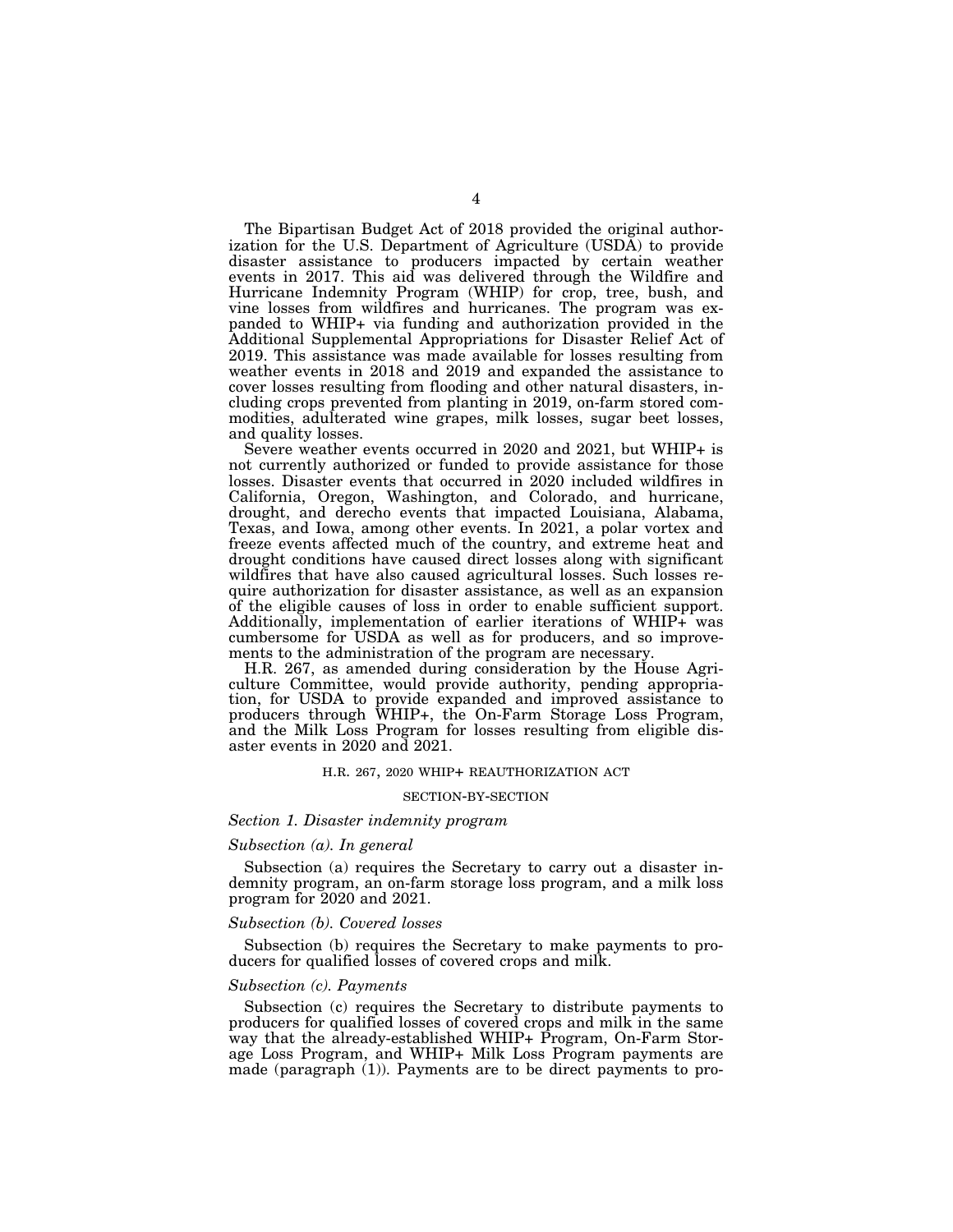ducers and certain processors, if the processors so choose (paragraph  $(2)(A)$ ). If the sugar processors and dairy cooperatives elect to participate, the payments are to be determined under the same terms and conditions as already established in the Further Consolidated Appropriations Act, 2020 (subparagraph  $(E)(i)$ ). If the cooperative processors do not elect to participate, then the Secretary will make payments directly to farmers under this program (subparagraph  $(E)(ii)$ . It also allows the Secretary to provide block grants to States or to sugar processors and dairy cooperatives (subpara $graph$  (F)).

Payments for qualified losses of unharvested acres of a covered crop are to be paid the same way that payments are made under the already-established non-insured crop assistance program (NAP) (paragraph (2)(B)).

Payment limitations are to be consistent with the WHIP+ program (subparagraph  $(C)(i)$ ) with the exception that payment limitations for specialty crops or high value crops, as defined by the Secretary, will be subject to the same payment limitations that were in effect for the initial 2017 WHIP (subparagraph  $(C)(ii)$ ). It also provides that the Secretary determine the average adjusted gross income and average adjusted gross farm income for payment limitations based on 2017, 2018, and 2019 tax years (subparagraph (C)(iii)). Payment limitations are to be applied separately for each year (subparagraph (C)(iv)). It also provides that the Secretary apply rules for payment limits for joint entities as done under the Coronavirus Food Assistance Program (CFAP) (subparagraph  $(C)(v)$ ).

It requires the Secretary to account for insurance premiums paid by producers and crop insurance indemnities when distributing payments for the disaster indemnity program (subparagraph (D)).

### *Subsection (d). Authorization of appropriations*

Subsection (d) authorizes \$8.5 billion in appropriations. It also allows the Secretary to use not more than 1 percent of appropriated funds to streamline the application process, utilize information technology to electronically transfer data between the Risk Management Agency and the Farm Service Agency, reduce workload in county offices related to implementation, and allow crop insurance agents to provide application information on behalf of insured producers.

## *Subsection (e). Exemption*

This subsection provides for an exemption under this program for producers from needing to obtain a Data Universal Numbering System (DUNS) number or to be registered in the System for Award Management (SAM) for participation. This is a similar exemption that was provided in the Consolidated Appropriations Act of 2018 for participation in NRCS programs.

# *Subsection (f). Definitions*

Subsection (f) defines "coverage period" as calendar years 2020 and 2021 (paragraph (1)) and ''covered crop'' means a crop, tree, bush, or vine as described in WHIP+ and specifically includes wine grapes as well as clarifies eligibility insured acreage (paragraph (2)). Paragraphs (3) and (4) provide for definitions of the Milk Loss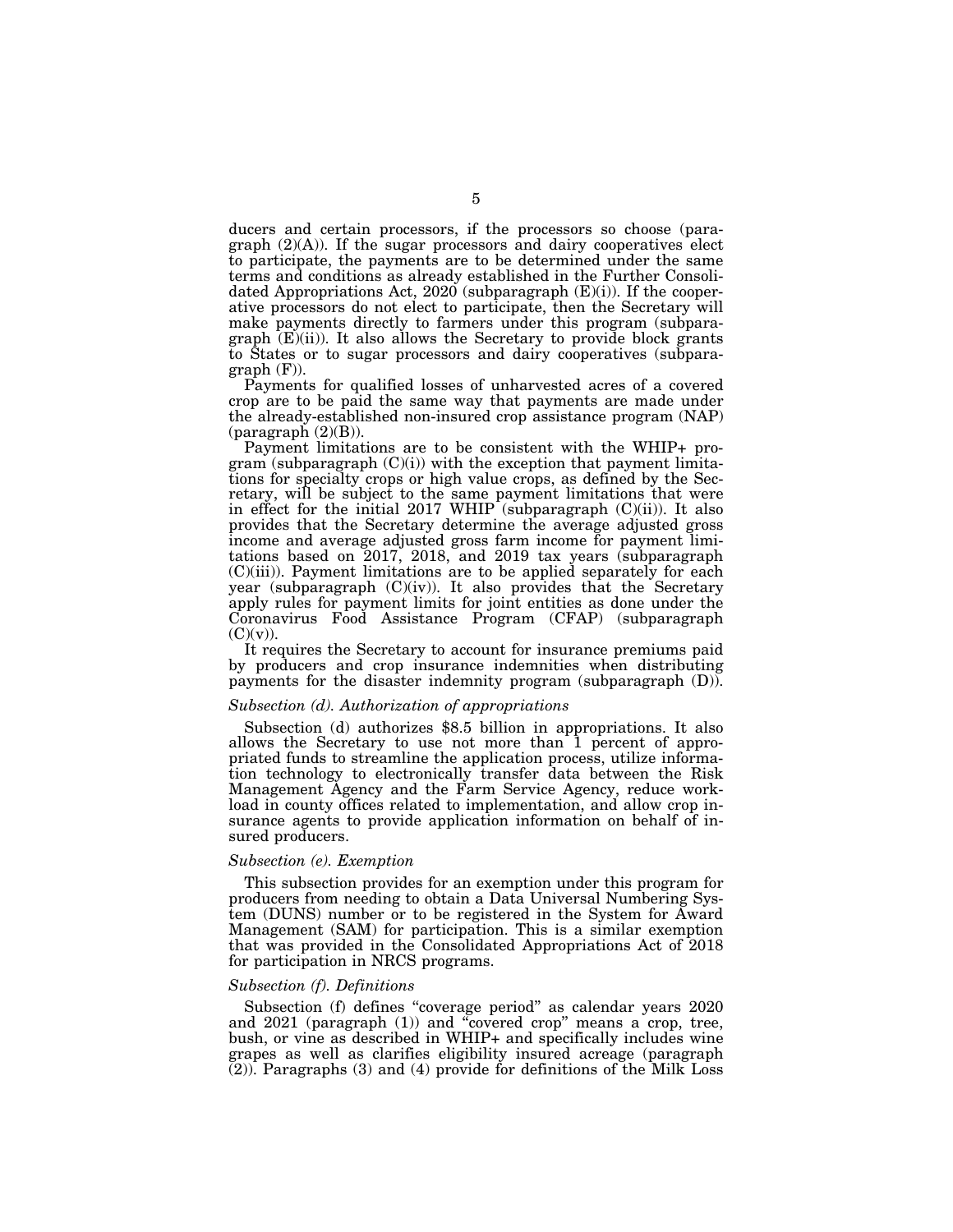Program and the On-Farm Storage Loss Program by defining them as the regulations for those programs as in effect on the date of enactment. It also defines a ''State'' as including all States, the District of Columbia, the Commonwealth of Puerto Rico, the Northern Mariana Islands, and any other territory or possession of the United States (paragraph (5)).

It also defines the ways in which the loss of a covered crop qualifies as a ''qualified loss.'' This includes all qualifying disaster events included in WHIP+, along with losses due to high winds, derechos, excessive heat, freeze (including a polar vortex), and counties the Secretary has designated for drought (which is D2 on the Drought Monitor for eight consecutive weeks) as well as contiguous counties, along with losses due to other disruptions (including power outages or curtailments) resulting from a qualified disaster event (subparagraph  $(6)(A)(i-iv)$ ). It specifies that losses, including quality losses, of smoke-tainted wine grapes due to wildfires during the coverage period are included (subparagraph (6)(B)).

It also clarifies that ''Secretary'' means the Secretary of Agriculture (paragraph (7), and ''WHIP+ program'' means the program under subpart O of part 760 of title 7, Code of Federal Regulations (paragraph (8)).

#### COMMITTEE CONSIDERATION

#### I. Hearing

The Committee on Agriculture and Subcommittee on General Farm Commodities and Risk Management held one hearing in the 117th Congress to gather input from agricultural producers and other stakeholders about the impacts of disaster events and the functioning of existing programs, among other input.

On June 23, 2021, the Subcommittee on General Farm Commodities and Risk Management held a hearing titled ''A Hearing to Review the Efficacy of the Farm Safety Net'' where the following witnesses testified on some matters that were subsequently addressed in H.R. 267:

• Mr. Jeff Kirwan, Owner, Kirwan Farms, New Windsor, IL • Mr. Brian Talley, President and Chief Executive Officer,

Talley Farms and Talley Vineyards, Arroyo Grande, CA

• Mr. Wayne E. ''Wes''' Shannon, Farmer, Shannon Farms, Tifton, GA

• Mr. Robert Tate, Crop Insurance Agent, Crop Revenue Consultants, Cannon Falls, MN

• Dr. Gary D. Schnitkey, Professor, Department of Agricultural and Consumer Economics, University of Illinois, Urbana, IL

This hearing examined the importance of farm safety net programs, risk management tools, and other programs in good times and in bad. Members of the Committee heard testimony about how conditions in recent years have economically impacted farming operations as well as how programs have functioned in helping them through those challenges.

# II. Full Committee

On July 27, 2021, the Committee on Agriculture met pursuant to notice, with a quorum present, to consider H.R. 267, 2020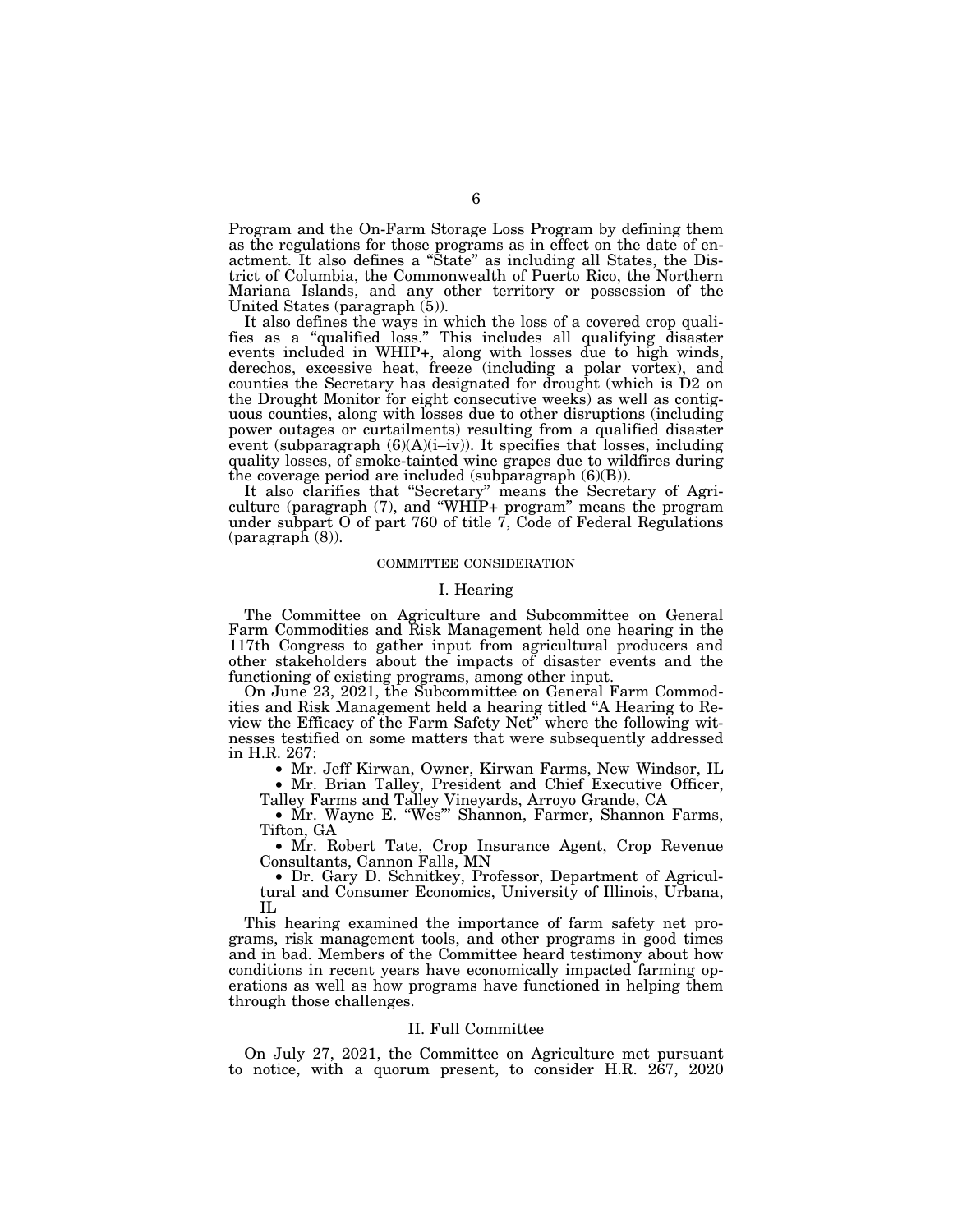WHIP+ Reauthorization Act. Chairman Scott made an opening statement as did Ranking Member Thompson. Chairman Scott requested other Members submit their opening statements for the record. Without objection, the 2020 WHIP+ Reauthorization Act was placed before the Committee for consideration, a first reading of the bill was waived, and it was opened for amendment at any point.

Chairman Scott offered an amendment in the nature of a substitute, and without objection, the reading of the amendment was waived, and the substitute was considered as original text for the purposes of further amendment. Discussion occurred and there being no further amendments, a voice vote was conducted and the amendment in the nature of a substitute was approved. Mr. Thompson moved that H.R. 267, as amended, be reported favorably to the House with an amendment in the nature of a substitute consisting of the amendment agreed to in the markup with the recommendation that the amendment be agreed to and the bill pass. The motion was subsequently approved by voice vote.

At the conclusion of the meeting, Chairman Scott advised members that pursuant to the Rules of the House of Representatives, Members had until July 30, 2021, to file any supplemental, additional, dissenting, or minority views with the Committee. Without objection, staff was given permission to make any necessary technical, clarifying, or conforming changes to reflect the intent of the Committee. Chairman Scott thanked all the Members and adjourned the meeting.

#### COMMITTEE VOTES

In compliance with clause 3(b) of rule XIII of the House of Representatives, H.R. 267 was reported by voice vote with a majority quorum present. There was no request for a recorded vote.

#### COMMITTEE OVERSIGHT FINDINGS

Pursuant to clause  $3(d)(2)$  of rule XIII of the Rules of the House of Representatives, the Committee report incorporates the cost estimates prepared by the Direction of the Congressional Office pursuant to sections 402 and 423 of the Congressional Budget Act of 1974.

# COST OF LEGISLATION AND THE CONGRESSIONAL BUDGET ACT

With respect to the requirements of clause  $3(c)(2)$  of rule XIII of the Rules of the House of Representatives and section 308(a) of the Congressional Budget Act of 1974 and with respect to requirements of clause  $(3)(c)(3)$  of rule XIII of the Rules of the House of Representatives and section 402 of the Congressional Budget Act of 1974, the Committee has requested but not received a cost estimate for this bill from the Director of Congressional Budget Office. The Committee adopts as its own cost estimate the forthcoming cost estimate of the Director of the Congressional Budget Office, should such cost estimate be made available before House passage of the bill.

The Committee has requested but not received from the Director of the Congressional Budget Office a statement as to whether this bill contains any new budget authority, spending authority, credit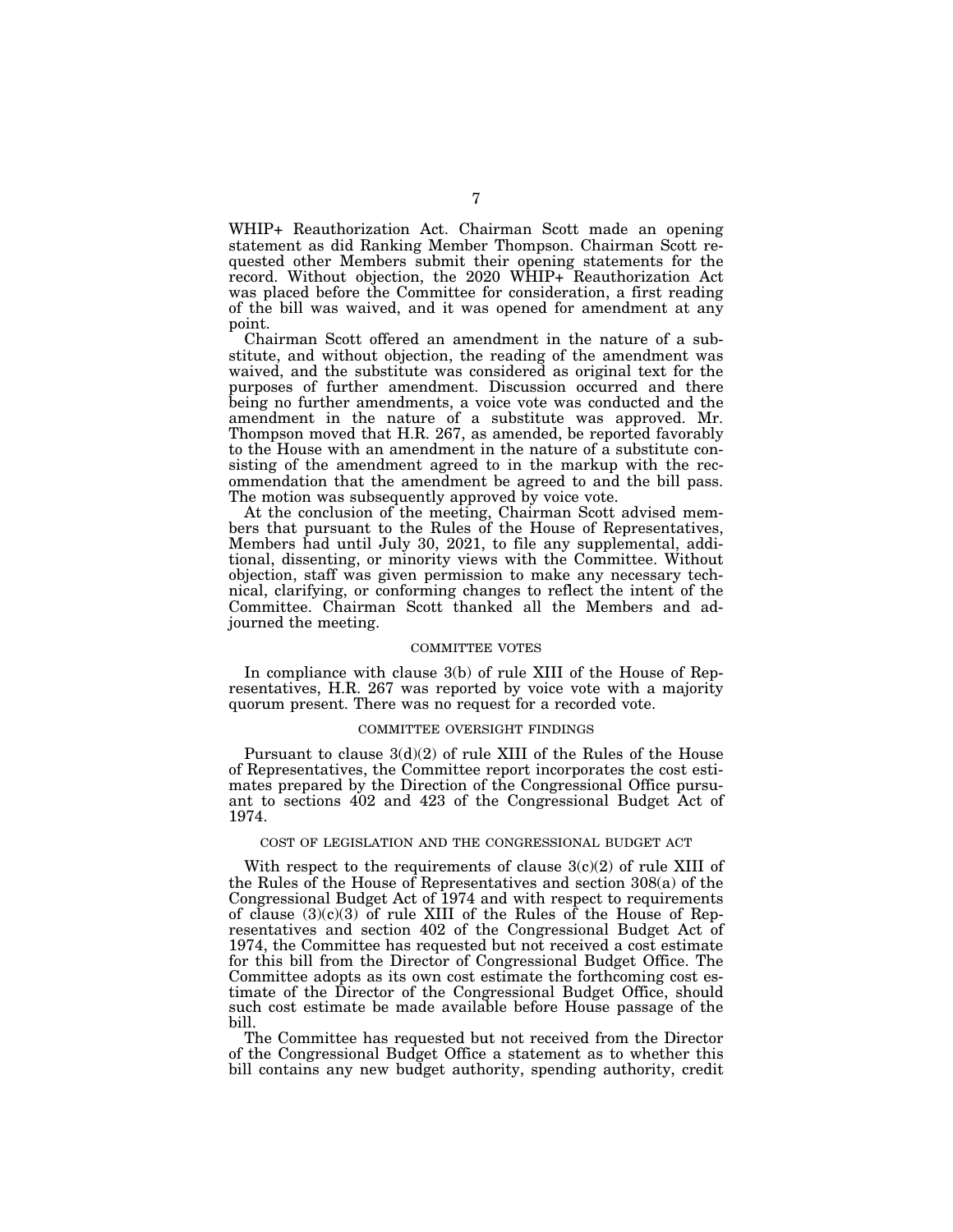authority, or an increase or decrease in revenues or tax expenditures.

# CONSTITUTIONAL AUTHORITY STATEMENT

The Committee finds the Constitutional authority for this legislation in Article I, section 8, clause 18, that grants Congress the power to make all laws necessary and proper for carrying out the powers vested by Congress in the consideration of the United States or in any department or officer thereof. The Committee further finds the Constitutional authority for this legislation in Article I, section 8, clause 3, that grants Congress the authority to regulate foreign and interstate commerce.

# PERFORMANCE GOALS AND OBJECTIVES

Pursuant to clause 3(c)(4) of rule XIII of the House of Representatives, the performance goals and objectives of this measure are to extend the wildfire and hurricane indemnity program to cover certain crop losses in calendar 2020, and for other purposes.

# ADVISORY COMMITTEE STATEMENT

No advisory committee within the meaning of section 5(b) of the Federal Advisory Committee Act was created by this legislation.

#### APPLICABILITY TO THE LEGISLATIVE BRANCH

The Committee finds that the legislation does not relate to the terms and conditions of employment or access to public services or accommodations within the meaning of section 102(b)(3) of the Congressional Accountability Act (Public Law 104–1).

# FEDERAL MANDATES STATEMENT

An estimate of Federal mandates prepared by the Director of the Congressional Budget Office pursuant to section 423 of the Unfunded Mandates Reform Act was not made available to the Committee in time for the filing of this report. The Chair of the Committee shall cause such estimate to be printed in the Congressional Record upon its receipt by the Committee.

#### EARMARK STATEMENT

This measure does not contain any congressional earmarks, limited tax benefits, or limited tariff benefits as defined in clause 9(e),  $9(f)$ , or  $9(g)$  of rule XXI of the House of Representatives.

#### DUPLICATION OF FEDERAL PROGRAMS

This measure does not establish or reauthorize a program of the Federal Government known to be duplicative of another Federal program, a program that was included in any report from Government Accountability Office to Congress pursuant to section 21 of Public Law 111–139, or a program related to a program in the most recent Catalog of Federal Domestic Assistance.